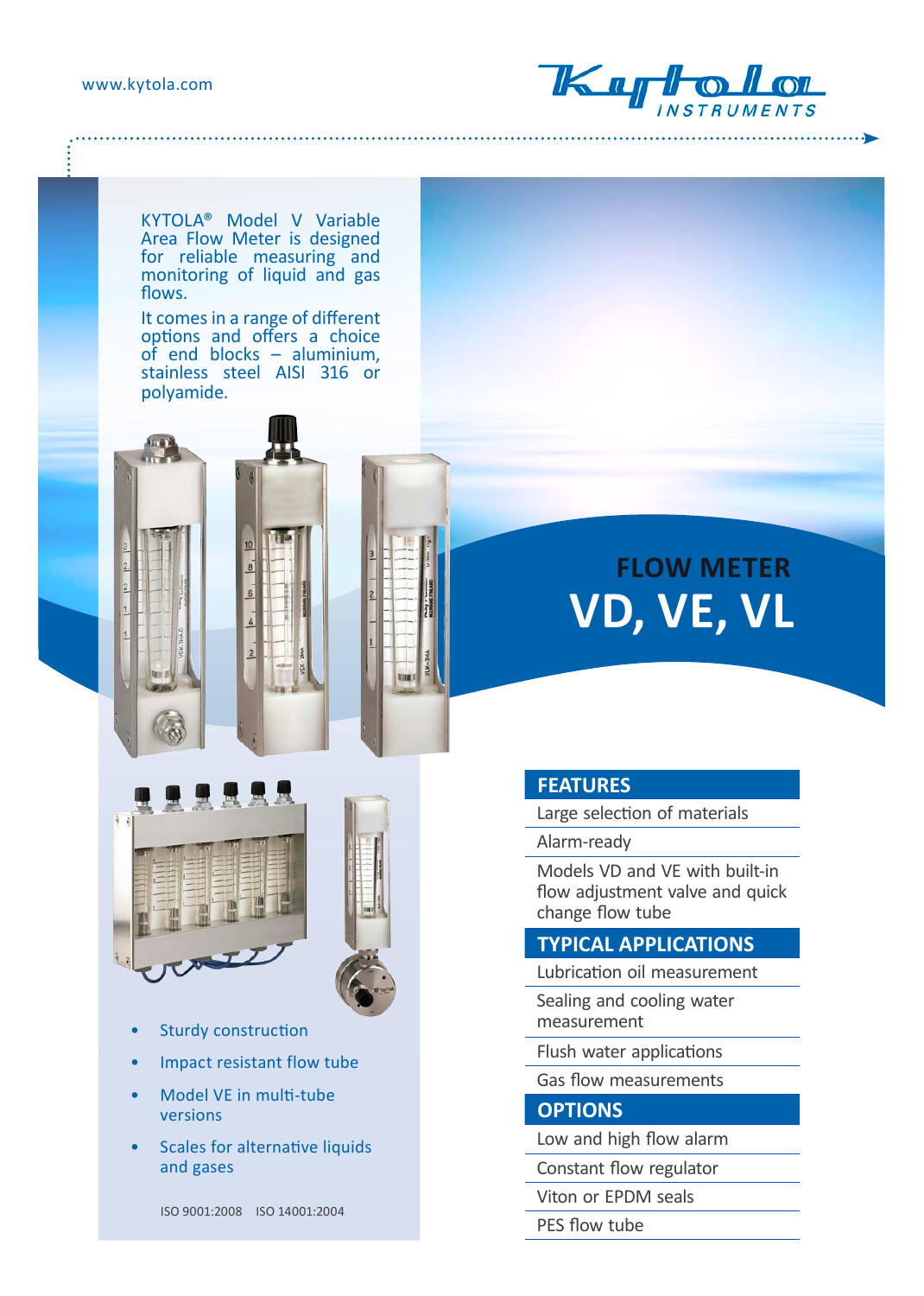| VD               | $\bullet$<br><b>TECHNICAL DATA</b>             |                                    |                                  |  |
|------------------|------------------------------------------------|------------------------------------|----------------------------------|--|
| <b>Model</b>     | <b>VDA</b>                                     | <b>VDH</b>                         | <b>VDK</b>                       |  |
| End blocks       | Aluminium                                      | <b>AISI 316</b>                    | <b>Nylon</b>                     |  |
| Side plates      | AISI 316                                       | AISI 316                           | AISI 316                         |  |
| Max. pressure    | 30 bar                                         | 30 bar                             | 20 bar                           |  |
| Max. temperature | 80°C (*120°C)                                  | 80°C (*120°C)                      | $80^{\circ}$ C                   |  |
| Weight           | $0.75$ kg                                      | 2.00 kg                            | $0.95$ kg                        |  |
| Valve housing    | Aluminium                                      | AISI 316                           | <b>AISI 316</b>                  |  |
| Valve spindle    | <b>AISI 316</b>                                | <b>AISI 316</b>                    | <b>AISI 316</b>                  |  |
| Flow tube        | Grilamid (PA-12) (*PES)                        |                                    |                                  |  |
| Connections      | BSP 1/2" or NPT 1/2"                           |                                    |                                  |  |
| Float            | AISI 329 or AISI 329/PTFE (depending on range) |                                    |                                  |  |
| <b>Seals</b>     |                                                | Nitrile (*Viton®, EPDM)            |                                  |  |
| Accuracy         |                                                | ±5% F.S. (H <sub>2</sub> O, +20°C) |                                  |  |
|                  |                                                |                                    | *Special construction on request |  |

|                                                        | VD                                  |                               |       |   |
|--------------------------------------------------------|-------------------------------------|-------------------------------|-------|---|
| <b>End Block Material</b>                              |                                     |                               |       |   |
| Aluminium (not for H <sub>2</sub> O)                   |                                     | A                             |       |   |
| <b>AISI 316</b><br><b>Nylon</b>                        |                                     | н<br>K                        |       |   |
|                                                        |                                     |                               |       |   |
| <b>Flow Range</b>                                      | Air                                 |                               |       |   |
| H,O                                                    |                                     |                               |       |   |
| $0.4 - 2$<br>$15 - 75$<br>L/min<br>$0.75 - 3$<br>L/min | NL/min<br>$30 - 130$<br>NL/min      | 6H<br>3H                      |       |   |
| $1.5 - 5$<br>L/min                                     | 40 - 180 NL/min                     | 3K                            |       |   |
| $2 - 9$<br>L/min                                       | 80 - 280 NL/min                     | 3L                            |       |   |
| $2.5 - 10$<br>L/min<br>$3 - 16$<br>L/min               | 75 - 325 NL/min<br>100 - 600 NL/min | 3M<br>4N                      |       |   |
| $4 - 17$<br>L/min                                      | 100 - 650 NL/min                    | 4D                            |       |   |
| $4-22$ L/min<br>$7.5 - 32.5$ L/min                     | 100 - 1100 NL/min                   | 4E<br>4F                      |       |   |
|                                                        |                                     |                               |       |   |
| <b>Scale</b>                                           |                                     |                               |       |   |
| $H2O$ (L(min) at +20 $^{\circ}$ C                      |                                     |                               | A     |   |
| Air (NL/min) at $+20^{\circ}C/1.013$ bar (abs)         |                                     |                               | R     |   |
| <b>Special Feature</b>                                 |                                     |                               |       |   |
| Alarm readiness                                        |                                     |                               |       | D |
| Hand knob in valve                                     |                                     |                               |       | н |
| <b>BSP</b> connections<br><b>NPT</b> connections       |                                     |                               | blank | N |
| Grilamid flow tube, nitrile seals                      |                                     |                               | blank |   |
| PES flow tube, nitrile seals                           |                                     |                               |       | v |
| PES flow tube, Viton <sup>®</sup> seals                |                                     |                               |       | W |
| Grilamid flow tube, Viton <sup>®</sup> seals           |                                     |                               |       | X |
|                                                        | Special feature: choose Character   | Standard feature: leave blank |       |   |
|                                                        |                                     |                               |       |   |







**Kytola Instruments Oy** Olli Kytölän tie 1 FI-40950 Muurame, Finland Tel. +358 20 779 0690 Fax +358 14 631 419 E-mail info@kytola.com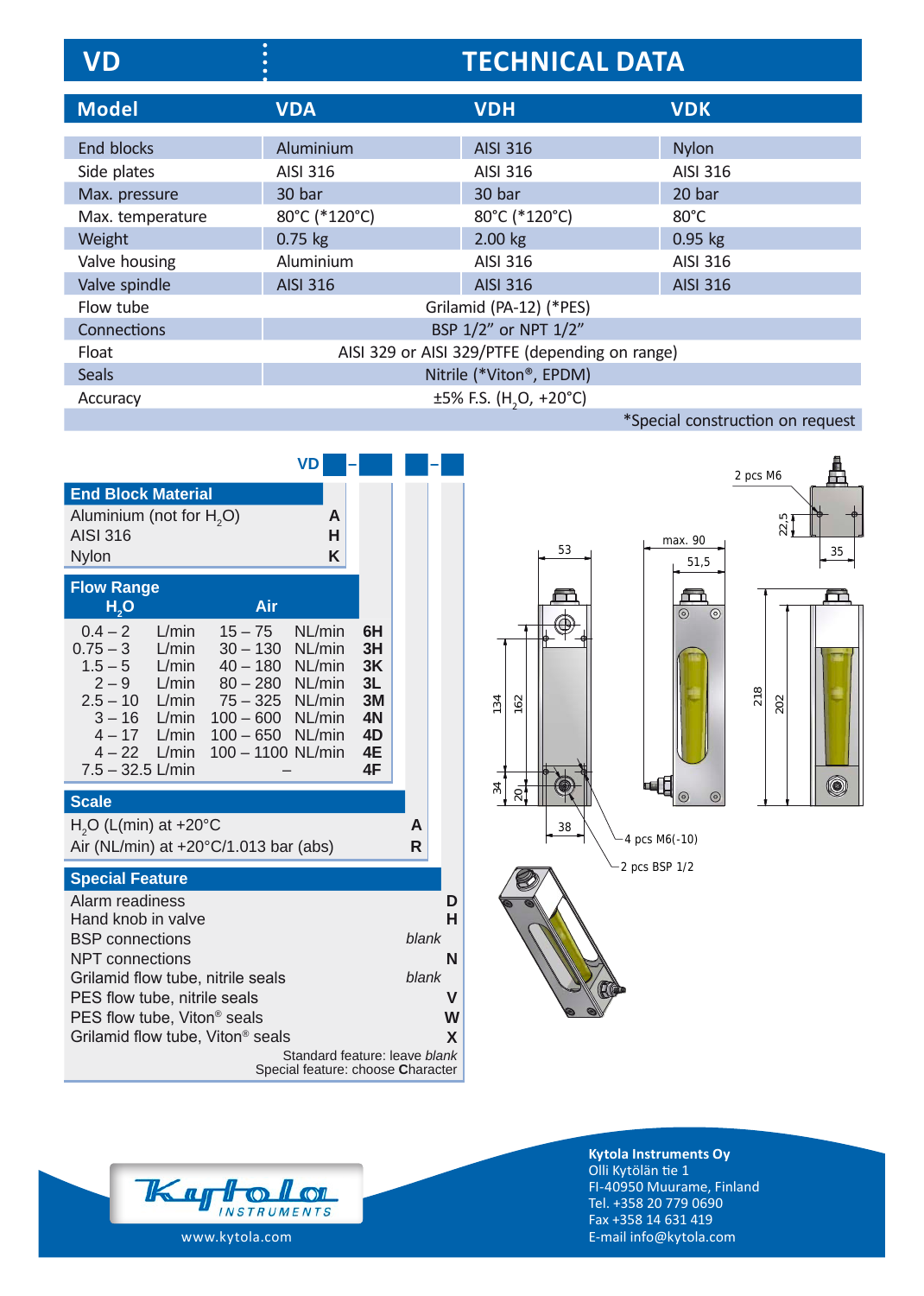| <b>VE</b>        | <b>TECHNICAL DATA</b>                          |                                          |                 |  |
|------------------|------------------------------------------------|------------------------------------------|-----------------|--|
| <b>Model</b>     | <b>VEA</b>                                     | <b>VEH</b>                               | <b>VEK</b>      |  |
| End blocks       | Aluminium                                      | <b>AISI 316</b>                          | <b>Nylon</b>    |  |
| Side plates      | AISI 316                                       | AISI 316                                 | AISI 316        |  |
| Max. pressure    | 30 bar                                         | 30 bar                                   | 20 bar          |  |
| Max. temperature | 80°C (*120°C)                                  | 80°C (*120°C)                            | $80^{\circ}$ C  |  |
| Weight           | $0.75$ kg                                      | $2.00$ kg                                | $0.95$ kg       |  |
| Valve housing    | Aluminium                                      | AISI 316                                 | AISI 316        |  |
| Valve spindle    | <b>AISI 316</b>                                | <b>AISI 316</b>                          | <b>AISI 316</b> |  |
| Flow tube        | Grilamid (PA-12) (*PES)                        |                                          |                 |  |
| Connections      | BSP 1/2" or NPT 1/2"                           |                                          |                 |  |
| Float            | AISI 329 or AISI 329/PTFE (depending on range) |                                          |                 |  |
| <b>Seals</b>     |                                                | Nitrile (*Viton®, EPDM)                  |                 |  |
| Accuracy         |                                                | $\pm 5\%$ F.S. (H <sub>2</sub> O, +20°C) |                 |  |
|                  | *Special construction on request               |                                          |                 |  |

|                                                                                                                                                                                                              |                                                                                                | VE                                   |                                                    |             |   |
|--------------------------------------------------------------------------------------------------------------------------------------------------------------------------------------------------------------|------------------------------------------------------------------------------------------------|--------------------------------------|----------------------------------------------------|-------------|---|
| <b>End Block Material</b><br>Aluminium (not for H <sub>2</sub> O)                                                                                                                                            |                                                                                                | A                                    |                                                    |             |   |
| <b>AISI 316</b><br>Nylon                                                                                                                                                                                     |                                                                                                | н<br>K                               |                                                    |             |   |
| <b>Flow Range</b><br>H <sub>2</sub> O                                                                                                                                                                        | Air                                                                                            |                                      |                                                    |             |   |
| $0.4 - 2$ L/min<br>$0.75 - 3$ L/min<br>$1.5 - 5$ L/min<br>$2-9$ L/min<br>$2.5 - 10$ L/min<br>$2 - 15$ L/min<br>4 - 17 L/min  100 - 450 NL/min<br>4 - 22 L/min 100 - 650 NL/min<br>$5 - 30$ L/min $150 - 700$ | $15 - 70$<br>$30 - 130$<br>$40 - 170$<br>60 - 260 NL/min<br>75 – 300 NL/min<br>75 – 400 NL/min | NL/min<br>NL/min<br>NL/min<br>NL/min | 6H<br>3H<br>3K<br>3L<br>3M<br>4N<br>4D<br>4E<br>4F |             |   |
| <b>Scale</b>                                                                                                                                                                                                 |                                                                                                |                                      |                                                    |             |   |
| $H2O$ (L(min) at +20 $^{\circ}$ C<br>Air (NL/min) at $+20^{\circ}$ C/1.013 bar (abs)                                                                                                                         |                                                                                                |                                      |                                                    | A<br>R      |   |
| <b>Special Feature</b><br>Alarm readiness<br><b>BSP</b> connections                                                                                                                                          |                                                                                                |                                      |                                                    | blank       | D |
| NPT connections<br>Grilamid flow tube, nitrile seals<br>PES flow tube, nitrile seals<br>PES flow tube, Viton <sup>®</sup> seals                                                                              |                                                                                                |                                      | blank                                              | N<br>V<br>W |   |
| Grilamid flow tube, Viton <sup>®</sup> seals<br>Standard feature: leave blank<br>Special feature: choose Character                                                                                           |                                                                                                |                                      |                                                    | X           |   |





2 pcs BSP 1/2 4 pcs M6(-10)

51,5

뮨

 $\odot$ 

 $\overline{\odot}$ 

 $\odot$ 

 $\circ$ 





**Kytola Instruments Oy** Olli Kytölän tie 1 FI-40950 Muurame, Finland Tel. +358 20 779 0690 Fax +358 14 631 419 E-mail info@kytola.com